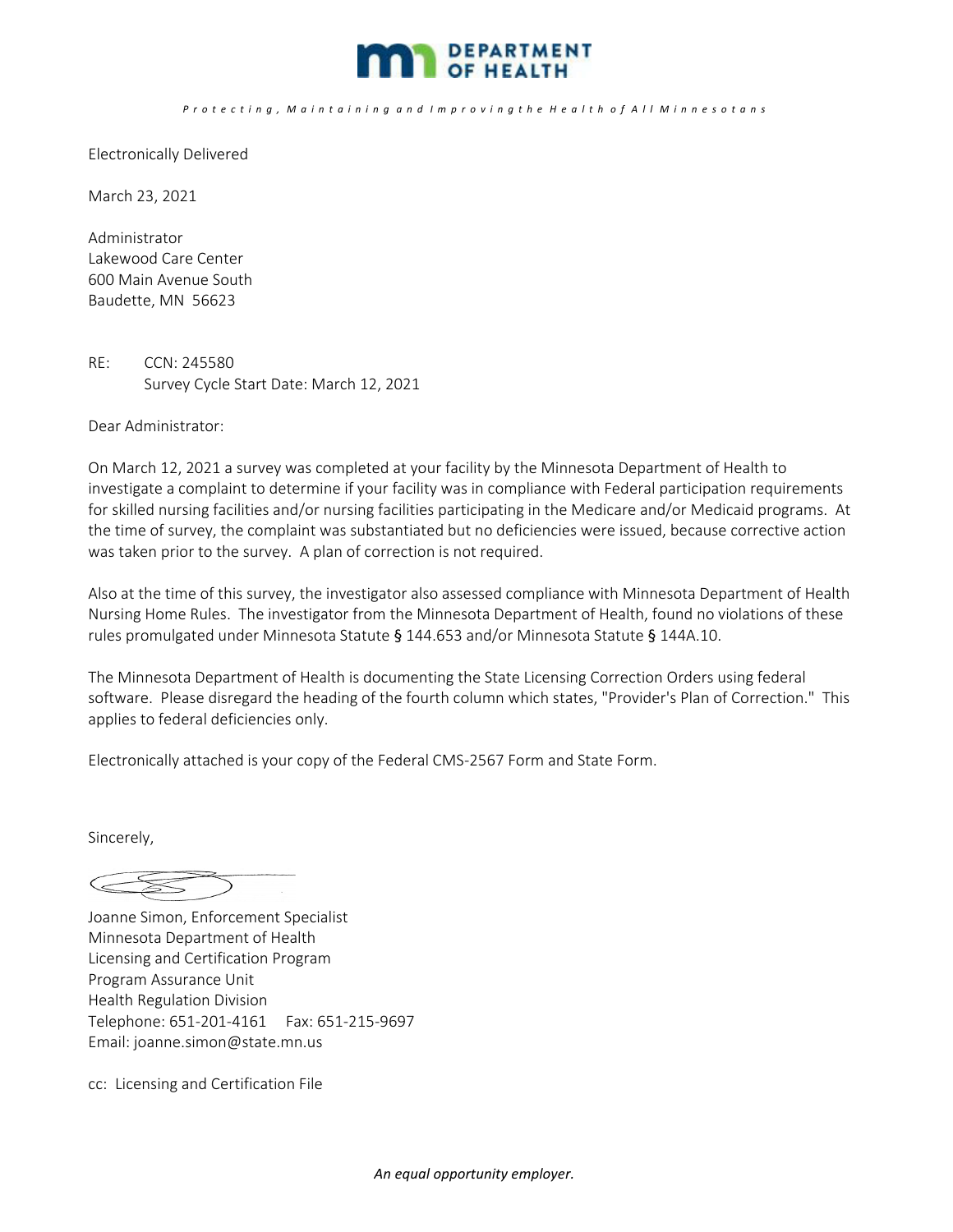| I INITILD. 00/L0/L02 I<br>DEPARTMENT OF HEALTH AND HUMAN SERVICES |                                                                                                                              |                                                                                                                                                                                                                                                                                                                                                                                                                                                                                                                                                                                                                                                                                                                               |                            |                      |                                                                                                                          |                                      | <b>FORM APPROVED</b>                     |
|-------------------------------------------------------------------|------------------------------------------------------------------------------------------------------------------------------|-------------------------------------------------------------------------------------------------------------------------------------------------------------------------------------------------------------------------------------------------------------------------------------------------------------------------------------------------------------------------------------------------------------------------------------------------------------------------------------------------------------------------------------------------------------------------------------------------------------------------------------------------------------------------------------------------------------------------------|----------------------------|----------------------|--------------------------------------------------------------------------------------------------------------------------|--------------------------------------|------------------------------------------|
| CENTERS FOR MEDICARE & MEDICAID SERVICES<br>OMB NO. 0938-0391     |                                                                                                                              |                                                                                                                                                                                                                                                                                                                                                                                                                                                                                                                                                                                                                                                                                                                               |                            |                      |                                                                                                                          |                                      |                                          |
| STATEMENT OF DEFICIENCIES<br>AND PLAN OF CORRECTION               |                                                                                                                              | (X1) PROVIDER/SUPPLIER/CLIA<br><b>IDENTIFICATION NUMBER:</b>                                                                                                                                                                                                                                                                                                                                                                                                                                                                                                                                                                                                                                                                  | (X2) MULTIPLE CONSTRUCTION |                      |                                                                                                                          | (X3) DATE SURVEY<br><b>COMPLETED</b> |                                          |
| 245580                                                            |                                                                                                                              | B. WING                                                                                                                                                                                                                                                                                                                                                                                                                                                                                                                                                                                                                                                                                                                       |                            |                      | C<br>03/12/2021                                                                                                          |                                      |                                          |
|                                                                   | NAME OF PROVIDER OR SUPPLIER                                                                                                 |                                                                                                                                                                                                                                                                                                                                                                                                                                                                                                                                                                                                                                                                                                                               |                            |                      | STREET ADDRESS, CITY, STATE, ZIP CODE                                                                                    |                                      |                                          |
|                                                                   | <b>LAKEWOOD CARE CENTER</b>                                                                                                  |                                                                                                                                                                                                                                                                                                                                                                                                                                                                                                                                                                                                                                                                                                                               |                            |                      | <b>600 MAIN AVENUE SOUTH</b><br>BAUDETTE, MN 56623                                                                       |                                      |                                          |
|                                                                   |                                                                                                                              |                                                                                                                                                                                                                                                                                                                                                                                                                                                                                                                                                                                                                                                                                                                               | ID                         |                      |                                                                                                                          |                                      |                                          |
| $(X4)$ ID<br><b>PREFIX</b><br>TAG                                 | SUMMARY STATEMENT OF DEFICIENCIES<br>(EACH DEFICIENCY MUST BE PRECEDED BY FULL<br>REGULATORY OR LSC IDENTIFYING INFORMATION) |                                                                                                                                                                                                                                                                                                                                                                                                                                                                                                                                                                                                                                                                                                                               |                            | <b>PREFIX</b><br>TAG | PROVIDER'S PLAN OF CORRECTION<br>(EACH CORRECTIVE ACTION SHOULD BE<br>CROSS-REFERENCED TO THE APPROPRIATE<br>DEFICIENCY) |                                      | (X5)<br><b>COMPLETION</b><br><b>DATE</b> |
| F 000                                                             | <b>INITIAL COMMENTS</b>                                                                                                      |                                                                                                                                                                                                                                                                                                                                                                                                                                                                                                                                                                                                                                                                                                                               | F 000                      |                      |                                                                                                                          |                                      |                                          |
|                                                                   | facility prior to survey.                                                                                                    | On 3/11/21, through 3/12/21, a standard<br>abbreviated survey was completed at your facility<br>by the Minnesota Department of Health to<br>determine if your facility was in compliance with<br>requirements of 42 CFR Part 483, Subpart B, and<br>Requirements for Long Term Care Facilities.<br>The complaint H5580007C (MN70737) was found<br>to be substantiated; however, no deficiencies<br>were cited due to actions implemented by the<br>The facility is enrolled in ePOC and therefore a<br>signature is not required at the bottom of the first<br>page of the CMS-2567 form. Although no plan of<br>correction is required, it is required that the facility<br>acknowledge receipt of the electronic documents. |                            |                      |                                                                                                                          |                                      |                                          |
|                                                                   |                                                                                                                              | LABORATORY DIRECTOR'S OR PROVIDER/SUPPLIER REPRESENTATIVE'S SIGNATURE                                                                                                                                                                                                                                                                                                                                                                                                                                                                                                                                                                                                                                                         |                            |                      | <b>TITLE</b>                                                                                                             |                                      | (X6) DATE                                |

Any deficiency statement ending with an asterisk (\*) denotes a deficiency which the institution may be excused from correcting providing it is determined that other safeguards provide sufficient protection to the patients. (See instructions.) Except for nursing homes, the findings stated above are disclosable 90 days following the date of survey whether or not a plan of correction is provided. For nursing homes, the above findings and plans of correction are disclosable 14 days following the date these documents are made available to the facility. If deficiencies are cited, an approved plan of correction is requisite to continued program participation.

PRINTED: 03/23/2021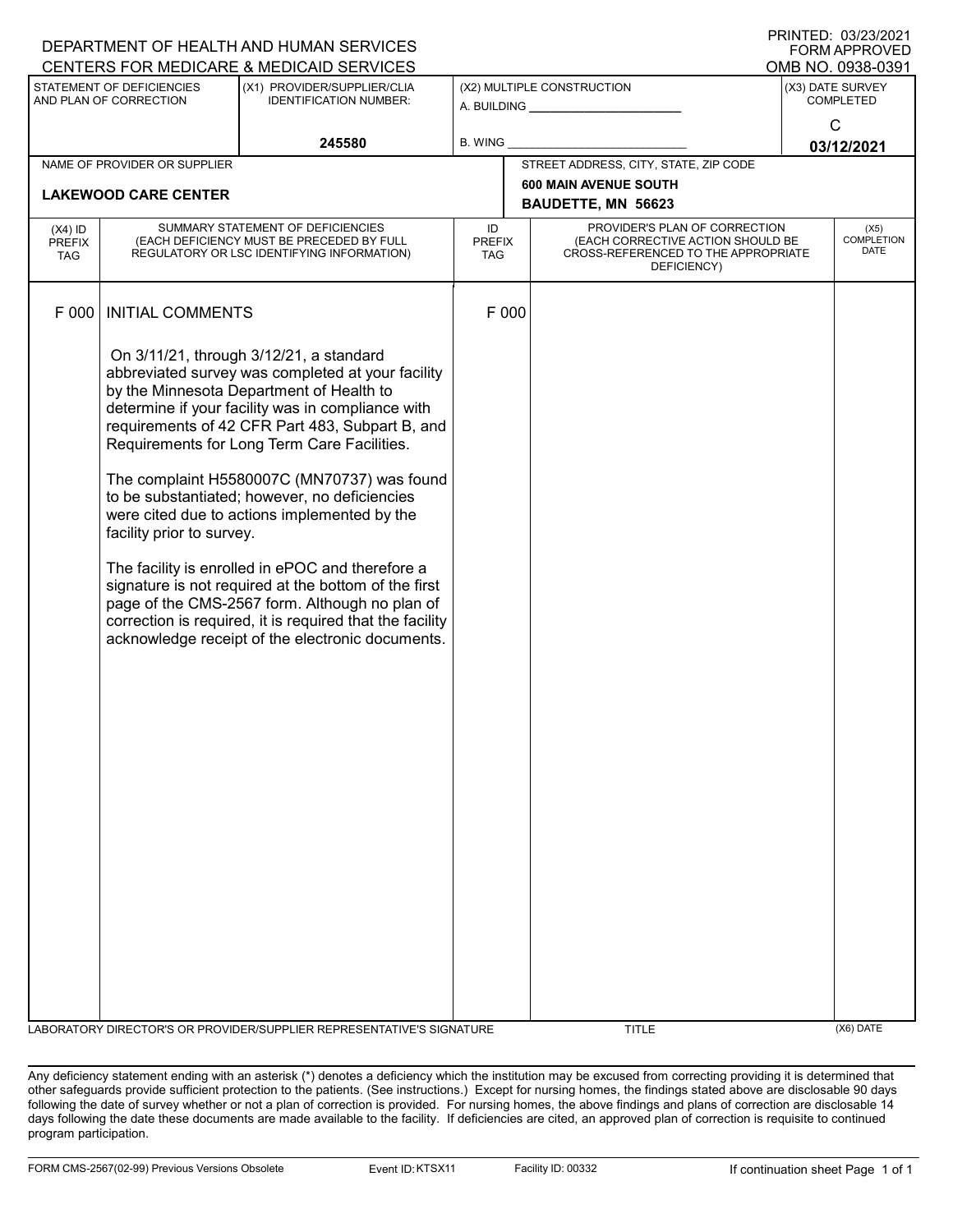| Minnesota Department of Health                      |                                                                                                                                                                                                                                                                                                                                                                                                                                                             |                                                                                                                                                                                                                                                                                                                                                                                                                     |                                                    |                                                                                                                          |                               |                                 |  |
|-----------------------------------------------------|-------------------------------------------------------------------------------------------------------------------------------------------------------------------------------------------------------------------------------------------------------------------------------------------------------------------------------------------------------------------------------------------------------------------------------------------------------------|---------------------------------------------------------------------------------------------------------------------------------------------------------------------------------------------------------------------------------------------------------------------------------------------------------------------------------------------------------------------------------------------------------------------|----------------------------------------------------|--------------------------------------------------------------------------------------------------------------------------|-------------------------------|---------------------------------|--|
| STATEMENT OF DEFICIENCIES<br>AND PLAN OF CORRECTION |                                                                                                                                                                                                                                                                                                                                                                                                                                                             | (X1) PROVIDER/SUPPLIER/CLIA<br><b>IDENTIFICATION NUMBER:</b>                                                                                                                                                                                                                                                                                                                                                        |                                                    | (X2) MULTIPLE CONSTRUCTION<br>A. BUILDING: A. BUILDING:                                                                  | (X3) DATE SURVEY<br>COMPLETED |                                 |  |
| 00332                                               |                                                                                                                                                                                                                                                                                                                                                                                                                                                             | B. WING                                                                                                                                                                                                                                                                                                                                                                                                             |                                                    | $\mathsf{C}$<br>03/12/2021                                                                                               |                               |                                 |  |
|                                                     | NAME OF PROVIDER OR SUPPLIER                                                                                                                                                                                                                                                                                                                                                                                                                                |                                                                                                                                                                                                                                                                                                                                                                                                                     |                                                    | STREET ADDRESS, CITY, STATE, ZIP CODE                                                                                    |                               |                                 |  |
|                                                     | <b>LAKEWOOD CARE CENTER</b>                                                                                                                                                                                                                                                                                                                                                                                                                                 |                                                                                                                                                                                                                                                                                                                                                                                                                     | <b>600 MAIN AVENUE SOUTH</b><br>BAUDETTE, MN 56623 |                                                                                                                          |                               |                                 |  |
| $(X4)$ ID<br><b>PREFIX</b><br><b>TAG</b>            | SUMMARY STATEMENT OF DEFICIENCIES<br>(EACH DEFICIENCY MUST BE PRECEDED BY FULL<br>REGULATORY OR LSC IDENTIFYING INFORMATION)                                                                                                                                                                                                                                                                                                                                |                                                                                                                                                                                                                                                                                                                                                                                                                     | ID<br><b>PREFIX</b><br><b>TAG</b>                  | PROVIDER'S PLAN OF CORRECTION<br>(EACH CORRECTIVE ACTION SHOULD BE<br>CROSS-REFERENCED TO THE APPROPRIATE<br>DEFICIENCY) |                               | (X5)<br><b>COMPLETE</b><br>DATE |  |
| 2 000                                               | <b>Initial Comments</b>                                                                                                                                                                                                                                                                                                                                                                                                                                     |                                                                                                                                                                                                                                                                                                                                                                                                                     | 2 0 0 0                                            |                                                                                                                          |                               |                                 |  |
|                                                     |                                                                                                                                                                                                                                                                                                                                                                                                                                                             | *****ATTENTION******                                                                                                                                                                                                                                                                                                                                                                                                |                                                    |                                                                                                                          |                               |                                 |  |
|                                                     | NH LICENSING CORRECTION ORDER                                                                                                                                                                                                                                                                                                                                                                                                                               |                                                                                                                                                                                                                                                                                                                                                                                                                     |                                                    |                                                                                                                          |                               |                                 |  |
|                                                     | In accordance with Minnesota Statute, section<br>144A.10, this correction order has been issued<br>pursuant to a survey. If, upon reinspection, it is<br>found that the deficiency or deficiencies cited<br>herein are not corrected, a fine for each violation<br>not corrected shall be assessed in accordance<br>with a schedule of fines promulgated by rule of<br>the Minnesota Department of Health.<br>Determination of whether a violation has been |                                                                                                                                                                                                                                                                                                                                                                                                                     |                                                    |                                                                                                                          |                               |                                 |  |
|                                                     | corrected requires compliance with all<br>corrected.                                                                                                                                                                                                                                                                                                                                                                                                        | requirements of the rule provided at the tag<br>number and MN Rule number indicated below.<br>When a rule contains several items, failure to<br>comply with any of the items will be considered<br>lack of compliance. Lack of compliance upon<br>re-inspection with any item of multi-part rule will<br>result in the assessment of a fine even if the item<br>that was violated during the initial inspection was |                                                    |                                                                                                                          |                               |                                 |  |
|                                                     |                                                                                                                                                                                                                                                                                                                                                                                                                                                             | You may request a hearing on any assessments<br>that may result from non-compliance with these<br>orders provided that a written request is made to<br>the Department within 15 days of receipt of a<br>notice of assessment for non-compliance.                                                                                                                                                                    |                                                    |                                                                                                                          |                               |                                 |  |
|                                                     | <b>INITIAL COMMENTS:</b><br>Licensure.                                                                                                                                                                                                                                                                                                                                                                                                                      | On 3/11/21, through 3/12/21, an abbreviated<br>standard survey was conducted to determine<br>compliance with State Licensure. Your facility was<br>found to be in compliance with the MN State                                                                                                                                                                                                                      |                                                    |                                                                                                                          |                               |                                 |  |
|                                                     |                                                                                                                                                                                                                                                                                                                                                                                                                                                             | The complaint H5580007C (MN70737) was found                                                                                                                                                                                                                                                                                                                                                                         |                                                    |                                                                                                                          |                               |                                 |  |
|                                                     | Minnesota Department of Health                                                                                                                                                                                                                                                                                                                                                                                                                              |                                                                                                                                                                                                                                                                                                                                                                                                                     |                                                    |                                                                                                                          |                               |                                 |  |

LABORATORY DIRECTOR'S OR PROVIDER/SUPPLIER REPRESENTATIVE'S SIGNATURE TITLE TITLE THE CONSERVATION OF THE CONST